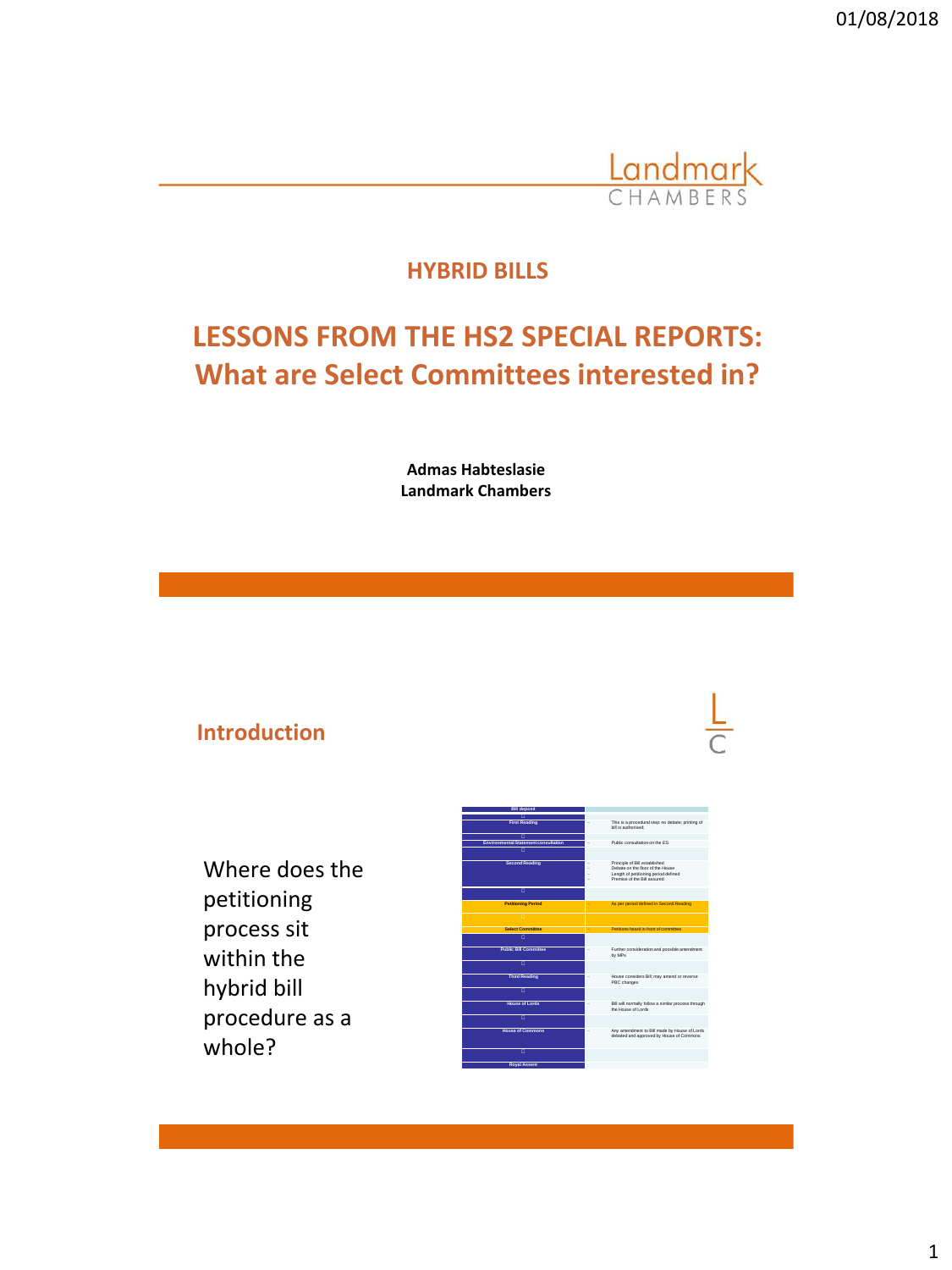#### **Context of Select Committees' function**

- Principle of the Bill is not up for debate
- 'the purpose of the petitioning process being… to protect those who may suffer particular adverse effects beyond effects on the public at large' (*House of Commons Select Committee Second Special Report of Session 2015-16*)
- Statutory framework for compensation is in the background: (i) is it being properly applied; (ii) is this a case which raises the kind of issues to which the statutory framework may not provide an entirely satisfactory answer?

#### **Context of Select Committees' function**

- Between 29 April and 23 May 2014, 1,918 petitions were lodged against the HS2 Bill
- 668 petitions against (five) additional provisions; amendments to Bill powers potentially having adverse direct and special effects on particular individuals or bodies
- *House of Commons Select Committee* eventually heard approx. 1,600: around 800 were withdrawn or not subject of any appearance; Began sitting in July 2014 and concluded hearing in February 2016 after 160 days of sittings; produced three special reports:
	- *First Special Report of Session 2014-15*: petitions in relation to northernmost sections of line from Birmingham Curzon Street and Staffordshire to the borders of Buckinghamshire; almost half of the route; SC halted work for general election
	- *First special report of session 2015-16*: short report dealing with the Need to Sell scheme, the compensation package offered by govt in relation to phase 1;
	- *Second Special Report of session 2015-16:* dealt with route through Staffordshire, West Midlands, Oxfordshire, Buckinghamshire, Chilterns, Camden & Euston,
- *House of Lords*: Petitioning period from Thursday 24 March 2016 to Monday 18 April 2016; 821 petitions deposited; almost all who deposited petitions also did so in the HC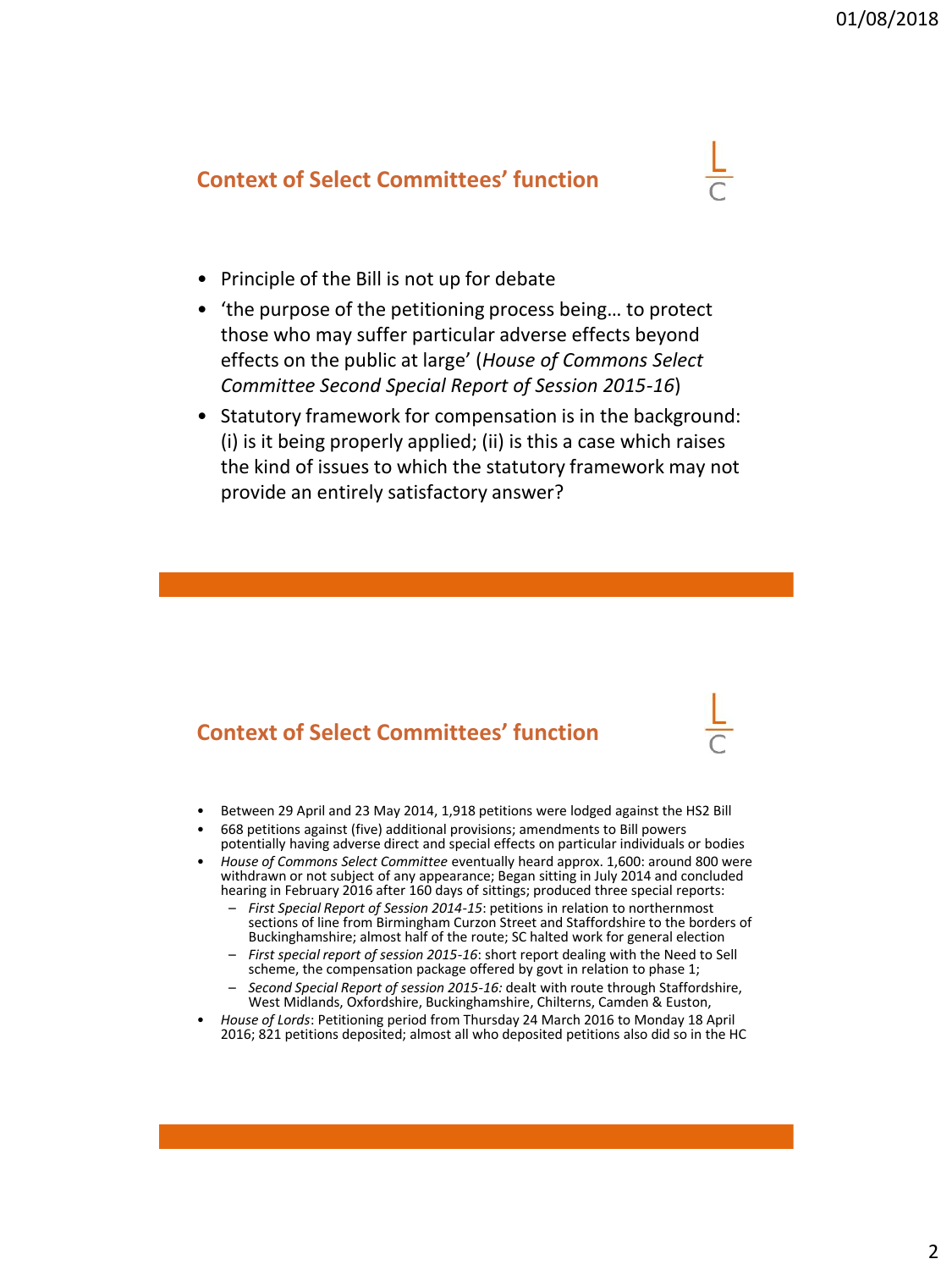**So….what were the HS2 Select Committees particularly interested in?**





### **So….what were the HS2 Select Committees particularly interested in?**

#### **Headline points:**

(i) Is petitioner framing issue in terms of a sensible cost-benefit analysis?

(ii) (Connected to above) Is petitioner considering alternatives?

(iii) Is there some exceptionality to the situation?

(iv) Select Committees (especially House of Commons) seem to respond positively to involvement of local MP.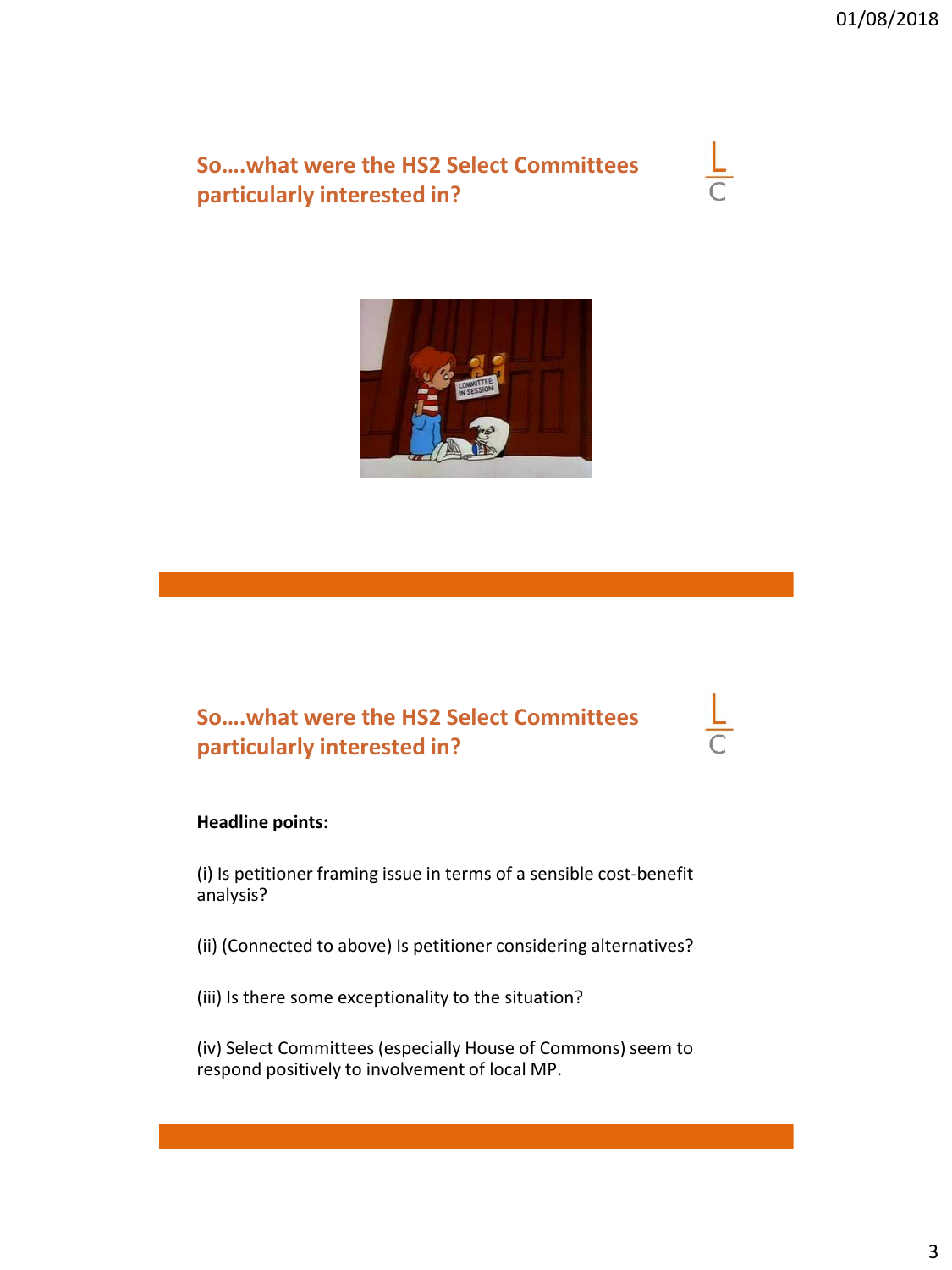## **(i) Cost-benefit analysis?**

"You can't always get what you want"

- Rolling Stones

## **(i) Cost-benefit analysis?**

- **Committees respond well to petitions which factor in some kind of a cost-benefit analysis:**
- Alternative that is both less harmful and represents better costbenefit outcome = a winner. e.g. in Staffordshire – petitioners, with local MP, made representations on an alternative horizontal and vertical alignment where Bill proposed a high viaduct over A38 and agricultural land:
	- *'We heard that, although this approach would affect certain properties more adversely, it would be less visually intrusive (including from the city of Lichfield) and more sympathetic to the canal environment. We understand that it would also save money. We made our provisional views known and we were pleased that HS2 Limited came forward with a proposal to adopt the alternative alignment'* (House of Commons SC, re alternative alignment of line in Staffordshire)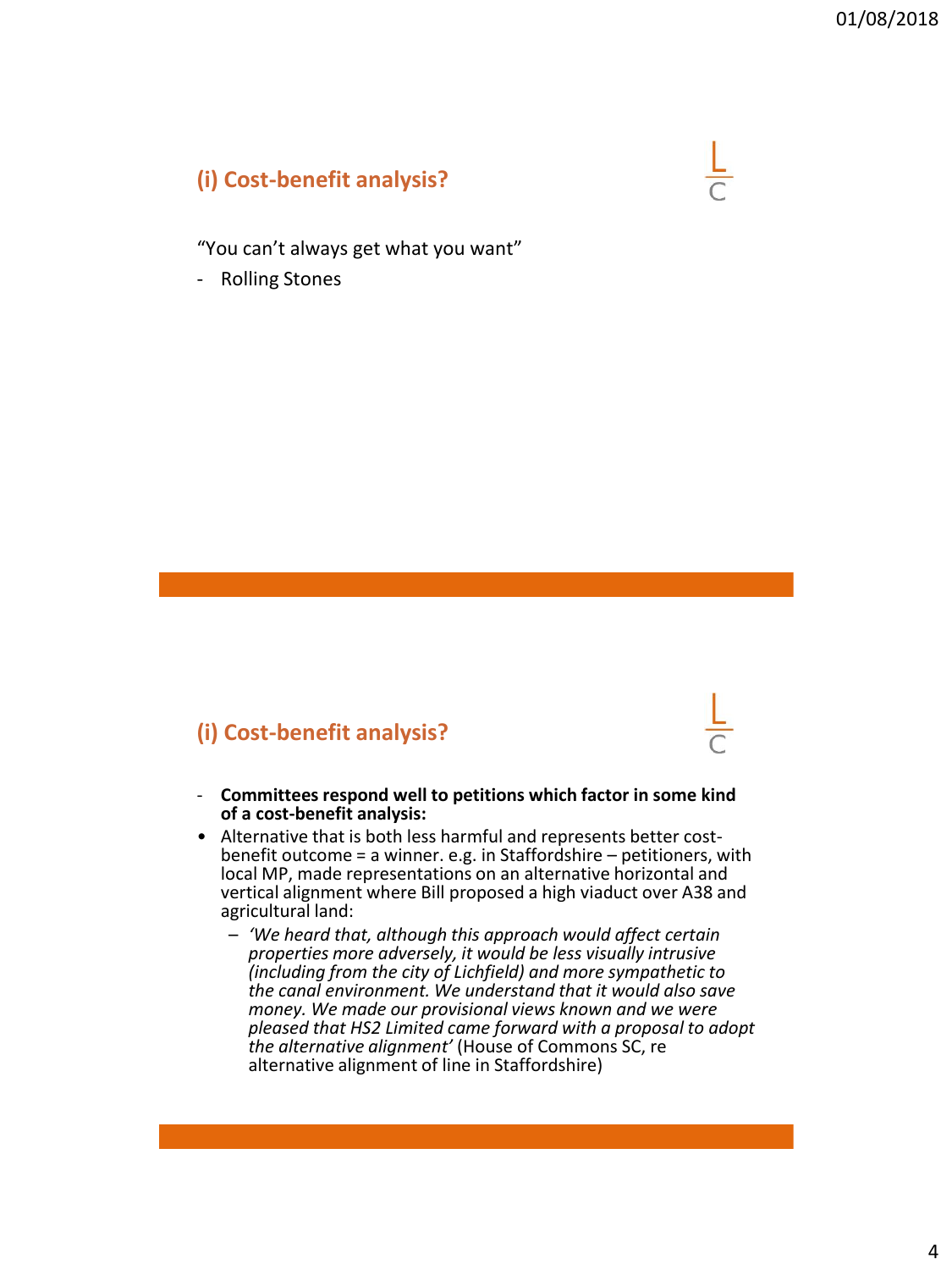#### **(i) Cost-benefit analysis?**



Cost-benefit analysis is the standard approach:

- Noise mitigation in Chetwode: '*We heard that tunnel options offering substantial increases in noise protection would cost between 14 and 24 times more than noise barrier options. A green bridge option would cost at least four times more while offering only minimal additional noise protection and arguably only minor landscape and integration benefits. Although we concluded that additional costs of that order would not be proportionate, we stipulated that there should be noise barrier protection extending to both ends of the village, at an additional cost of £3m.'* (2nd House of Commons SC report of 2015-16)
- Noise mitigation for St Mary's church, Wendover: *'The Promoter has allocated some £250,000 to noise protection measures for St Mary's church. Representatives of the church were not satisfied with the SES4 mitigation. …The cost of the SES4 proposal will be approximately £10m. Protection from noise from the A413 will cost in the region of £1m. The latter will provide direct benefit to the church. In comparison, we heard that the costs of bored and mined tunnel would be upwards of £200m. We do not believe that a bored or mined tunnel would be justified. We believe that the SES4 proposal constitutes a proportionate and adequate package of mitigation for Wendover.' (*2 nd House of Commons SC report of 2015-16)

#### **(ii) Is petitioner considering alternatives?**

*(a) Is petitioner presenting a clear alternative to what is proposed and explaining why it would be less harmful? Generally persuasive.*

- E.g. petitioners from Harefield village objected to construction of a feeder station on a road which provided a relatively rural approach to the village, and sought relocation alongside autotransformer station at nearby Ickenham:
	- *Tim Smart of HS2 Ltd explained why this was not feasible.36 We brought pressure to bear on the Promoter to find a solution that would accommodate concerns. Subject to feasibility and an environmental assessment, the Promoter has provided an assurance that the feeder station will instead be relocated to a less obtrusive, more southerly location on South Harefield Road. We think the language qualifying this assurance by feasibility is reasonable. We welcome the progress made on relocation. We trust that a solution will be found for an acceptable relocation and appropriate mitigation screening.' (*2 nd House of Commons SC report of 2015-16)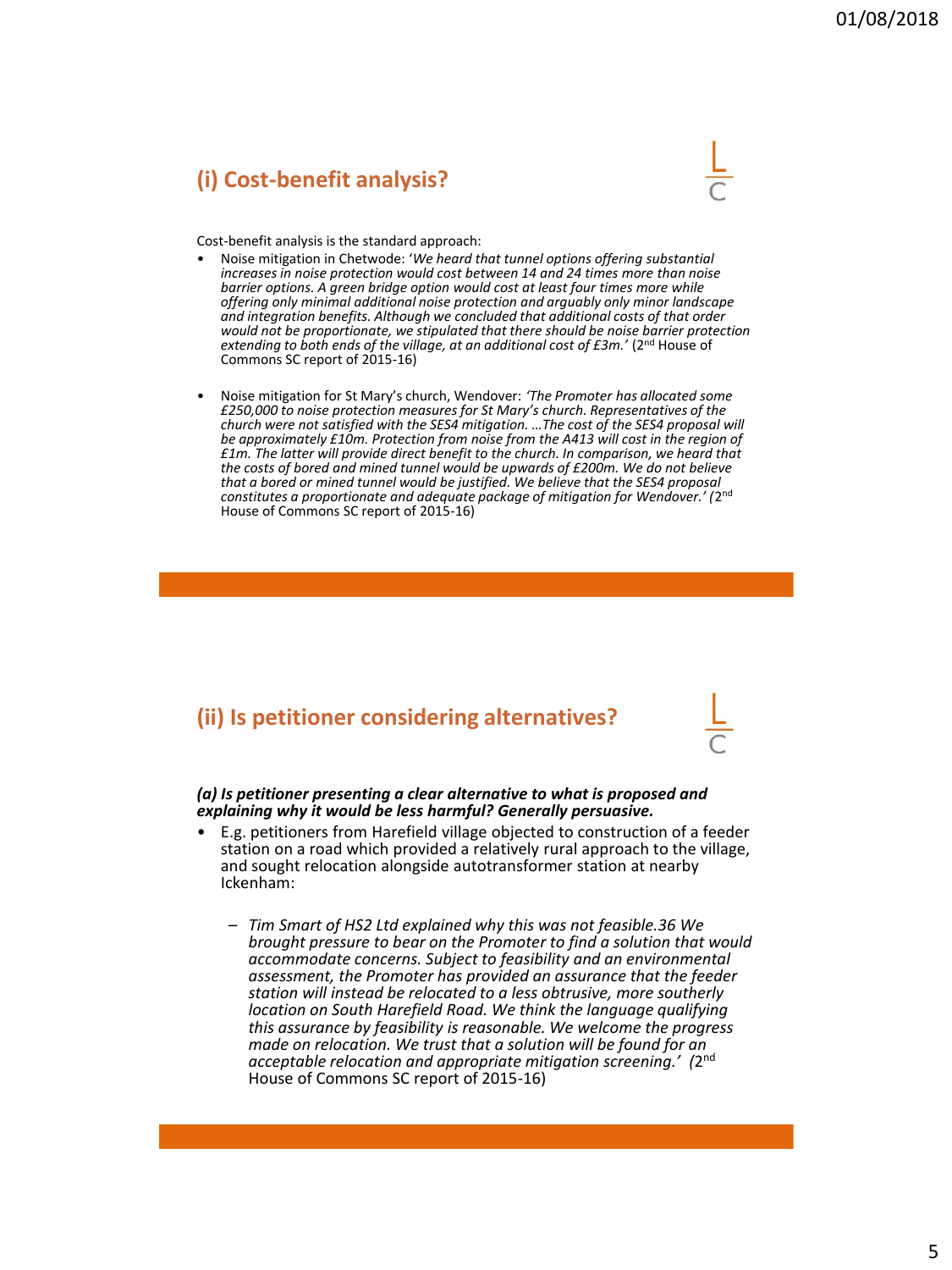#### **(ii) Is petitioner considering alternatives?**



#### *(b) Does petition address why lesser action, such as mitigation measure by promoter, would not be sufficient?*

- Select Committees are drawn to tweaking; a petitioner which is able to present a case for reducing the extent of an existing impact, either as a main request or as a fall-back
	- Typical example: Vent Shaft in Alexandra Place, north London; *'a sensitive location for construction with a high population density' – Promoter explained that an alternative construction route would not be practical – Commons Select Committee concluded that 'the Promoter must tread carefully here. Construction traffic and activity should be timed to take account of local residents…Promoter may need to look at more considerate working hours avoiding weekends and busy traffic periods'*
	- (2nd report of House of Commons SC 2015-16)

### **(ii) Is petitioner considering alternatives?**

#### *(b) Does petition address why lesser action, such as mitigation measure by promoter, would not be sufficient?*

- Therefore, petition more effective where it either addresses why mitigation insufficient or proposes some mitigation as a fallback
- E.g. Burton Green Bill originally proposed a 600m green tunnel which was to be extended by 50m at both ends. Petitioners argued for a deep bored tunnel or alternatively a short bored tunnel; In rejecting petitioners, HC/SC took into account further mitigation by Promoter.
- Finmere and Mixbury: petitioners wanted lowering of the line; this would cost £125m; Committee noted that there was 'already substantial mitigation in this area'
- Thus, in formulating petitions, petitioners ought at least to anticipate the inevitable question of why a lesser mitigation measure as might be offered by the Promoter would not be sufficient to address the problem.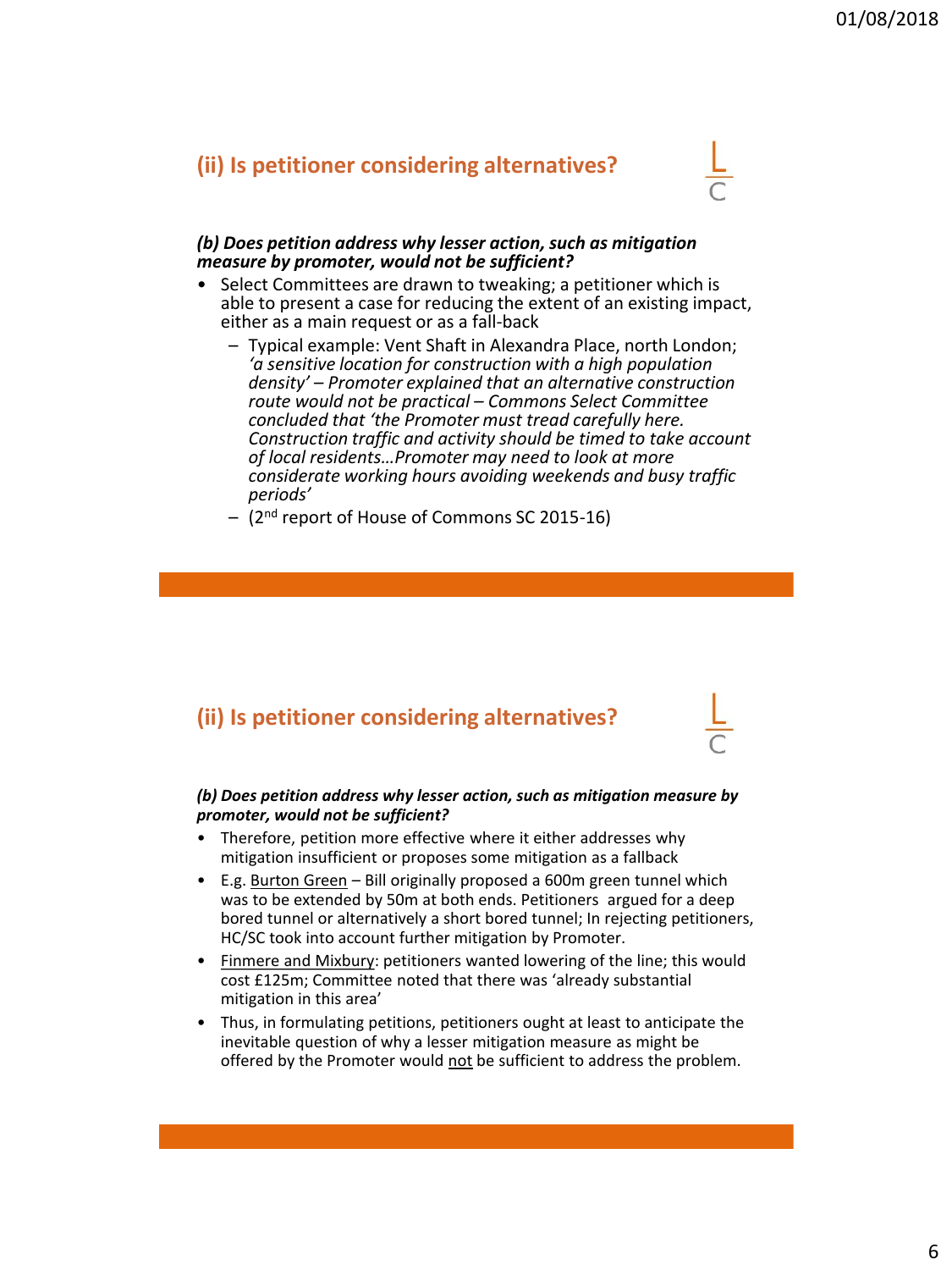#### **(iii) Exceptionality?**



• Is it a run of the mill issue, or does it justify intervention of Committee?

## **(iii) Exceptionality?**

#### **Unusual/exceptional impact is of interest to Select Committees**

- River Island Clothing Company business premises in Ealing; Bill as amended would give promoters powers to put car parking facilities on RI's land: *'the effect on their business would be unquantifiable and could reduce their ability to expand…if The Promoter agreed to commission a review of requirements and options which will report by May 2016, and which will include examination of access issues. If the study finds that there remains a need for the Promoter to use River Island premises, the Promoter should minimise the duration and extent of intrusion onto the premises of this successful business. We are pleased that the Promoter has agreed to seek to avoid any permanent acquisition. The petitioner will be free to appear before the House of Lords select committee if necessary.*
- Effect of construction impacts in Camden, north London: *'Camden is exceptional, and needs special treatment. Many residents are going to have to put up with disturbance on a scale beyond the experience in most other locations.'*
- Property owned by Euston estates in the vicinity of Euston station another example: long leadeholders did not want arrangement whereby HS2 makes use of properties for 17 years and then returns them; pointed to significant uncertainty; wanted HS2 to buy them out; House of Commons SC recognised merit of their petition;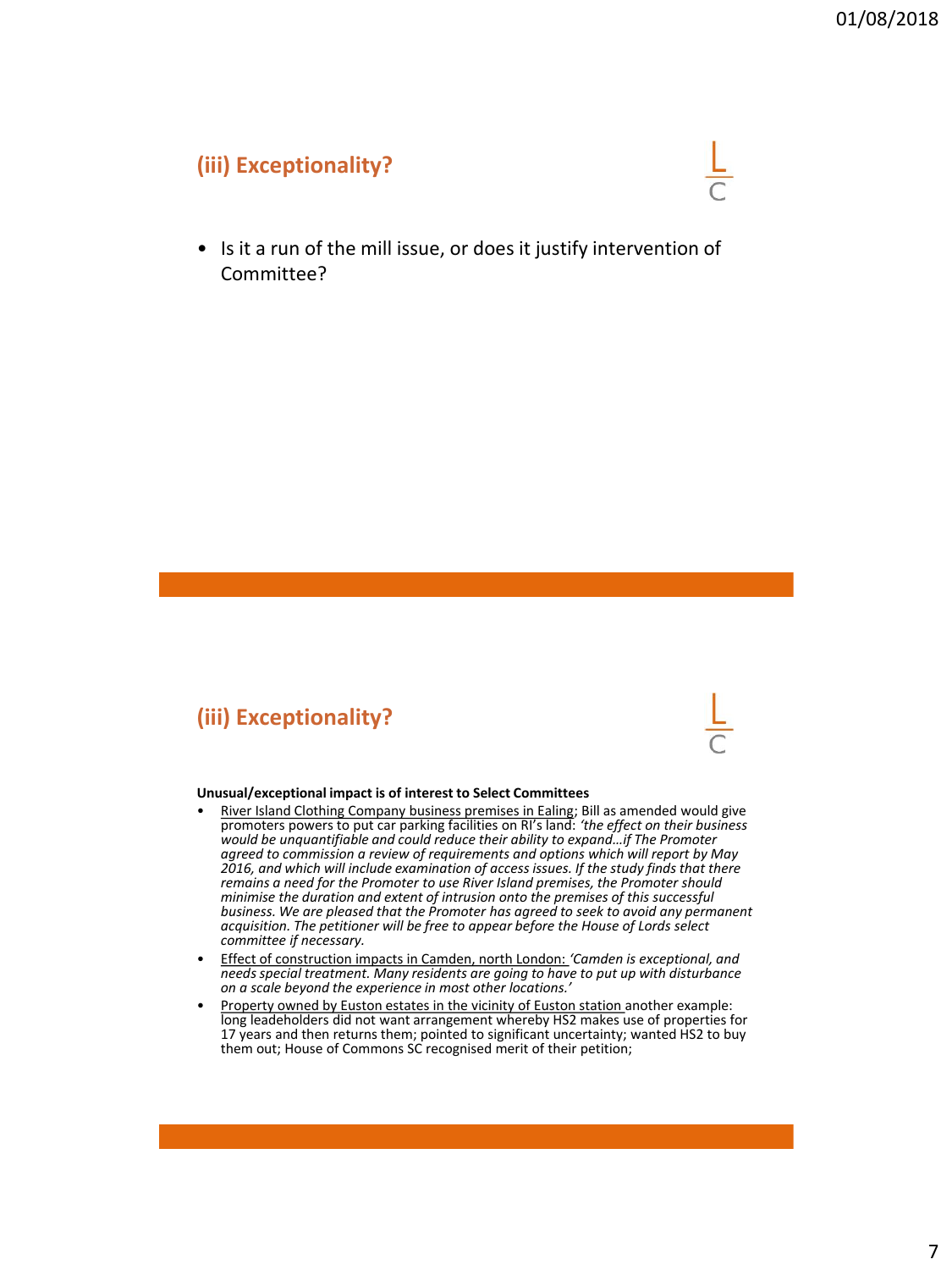#### **(iii) Exceptionality?**



**In this connection, Committees particularly interested in communal impact:**

- *'the impact of construction traffic on the ability of residents to walk around and go about their lives in their immediate environment'*
- A number of references to impacts on churches which play a strong role in smaller, rural communities

### **(iv) Is that…. your local MP?**

- *'Rt Hon Liam Byrne MP persuaded us that is potential for additional regeneration needed more recognition' (Washwood Heath, Birmingham)*
- *'It would also avoid new intrusion onto greenbelt land, whose value was emphasised by Rt Hon Caroline Spelman MP'*
- *'We urge the Promoter to be assiduous in maintaining contact with the constituency MP…'*
- *'Rt Hon Jeremy Wright MP pressed for modelling of noise at the tunnel portals to reassure residents. We have repeatedly sought such modelling and have been disappointed with the Promoter's reasons for not providing it: technical difficulties, and the anticipation that tunnel boom can be designed out.'*